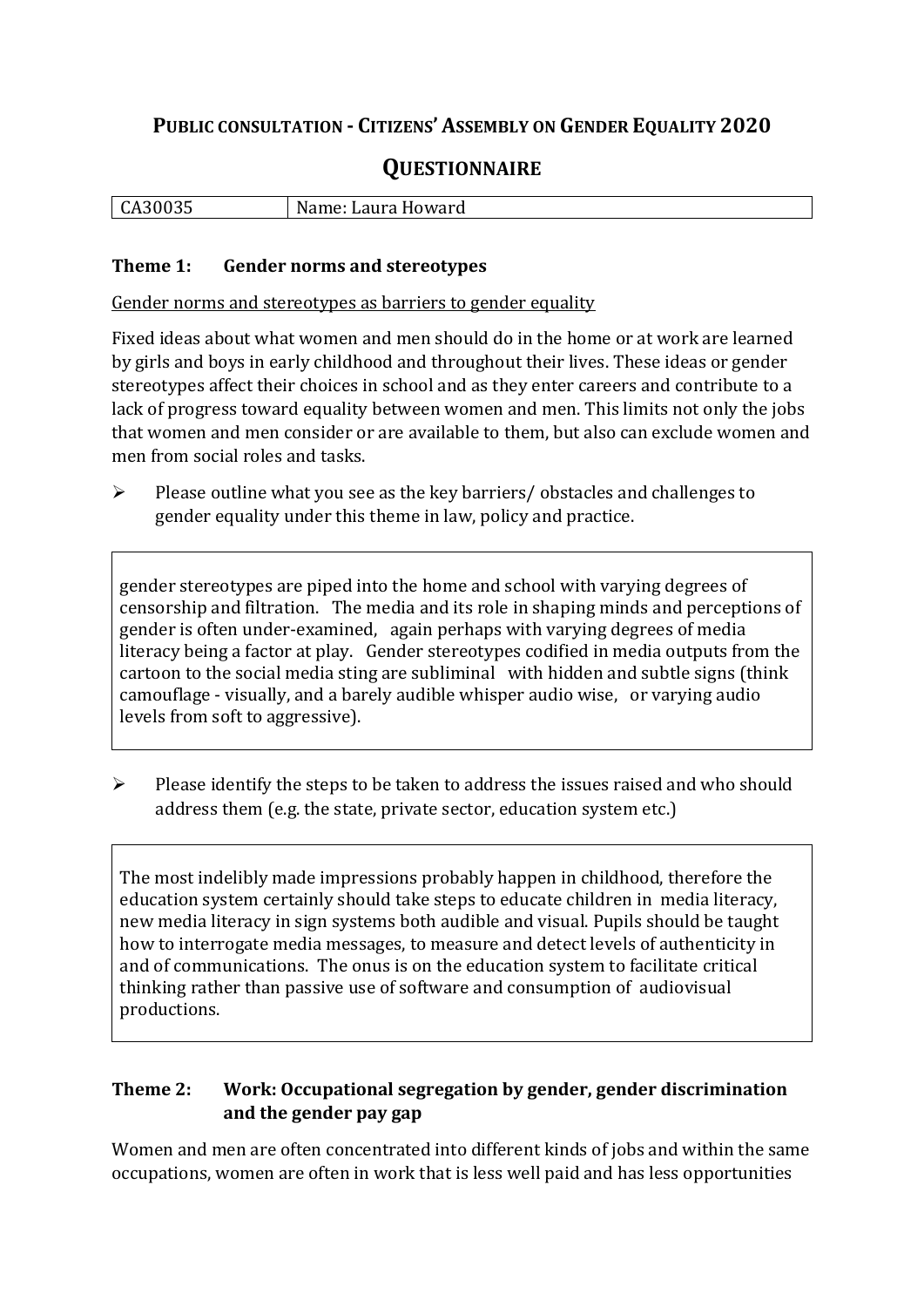for career advancement. Women often work in areas where they can work part-time so as to fit in with their caring responsibilities. While many men work in low paid jobs, many professions dominated by women are also low paid, and professions that have become female-dominated have become lower paid. This worsens the gender pay gap (the average difference between the wages of women and men who are working).

➢ Please outline what you see as the key barriers/ obstacles and challenges to gender equality under this theme in law, policy and practice.

I'm interested in how this question is phrased, framed and codified. Men work in low paid jobs, whereas women dominate low paid professions by virtue of their inherently domineering nature. I read this question as a statement denoting - women are worsening the pay gap by dominating low paid professions. Interesting phraseology and semantic codification for a question about gender and money.

➢ Please identify the steps to be taken to address the issues raised and who should address them (e.g. the state, private sector, education system etc.)

This is the Female domination question. perhaps it's because women are so domineering, as posited by the question itself , that there is so much gender pay gappy-ness. Perhaps the key barrier/obstacle and challenge to gender equality under the theme of Work: gender discrimination and occupational segregation by gender and the gender pay gap, is language itself. Or perhaps women need to be taught to be less domineering and to retreat from the low paid professions. If women could just stop dominating low paid professions? What if all females were to be phased out of low paid professions? (like the gradated incremental phasing out of single use plastics from Dublin City Councils staff canteens).

### **Theme 3. Care, paid and unpaid, as a social and family responsibility**

Care -- the social responsibility of care and women and men's co responsibility for care, especially within the family

Women remain disproportionately responsible for unpaid care and often work in poorly paid care work. For working parents or [lone parents,](https://aran.library.nuigalway.ie/bitstream/handle/10379/6044/Millar_and_Crosse_Activation_Report.pdf?sequence=1&isAllowed=y) balancing paid work with parenting and or caring for older and dependent adults presents significant challenges. Women are [most disadvantaged by these challenges,](https://eige.europa.eu/gender-equality-index/game/IE/W) yet men also suffer from lack of opportunities to share parenting and caring roles. Despite recent legislation and policy initiatives to support early years parental care, [inequalities in the distribution of unpaid](https://www.ihrec.ie/app/uploads/2019/07/Caring-and-Unpaid-Work-in-Ireland_Final.pdf)  [care](https://www.ihrec.ie/app/uploads/2019/07/Caring-and-Unpaid-Work-in-Ireland_Final.pdf) continue between women and men. The cost of childcare has been identified as a particular barrier to work for women alongside responsibilities of caring for older relatives and dependent adults.

 $\triangleright$  Please outline what you see as the key barriers/ obstacles and challenges to gender equality under this them in law, policy and practice.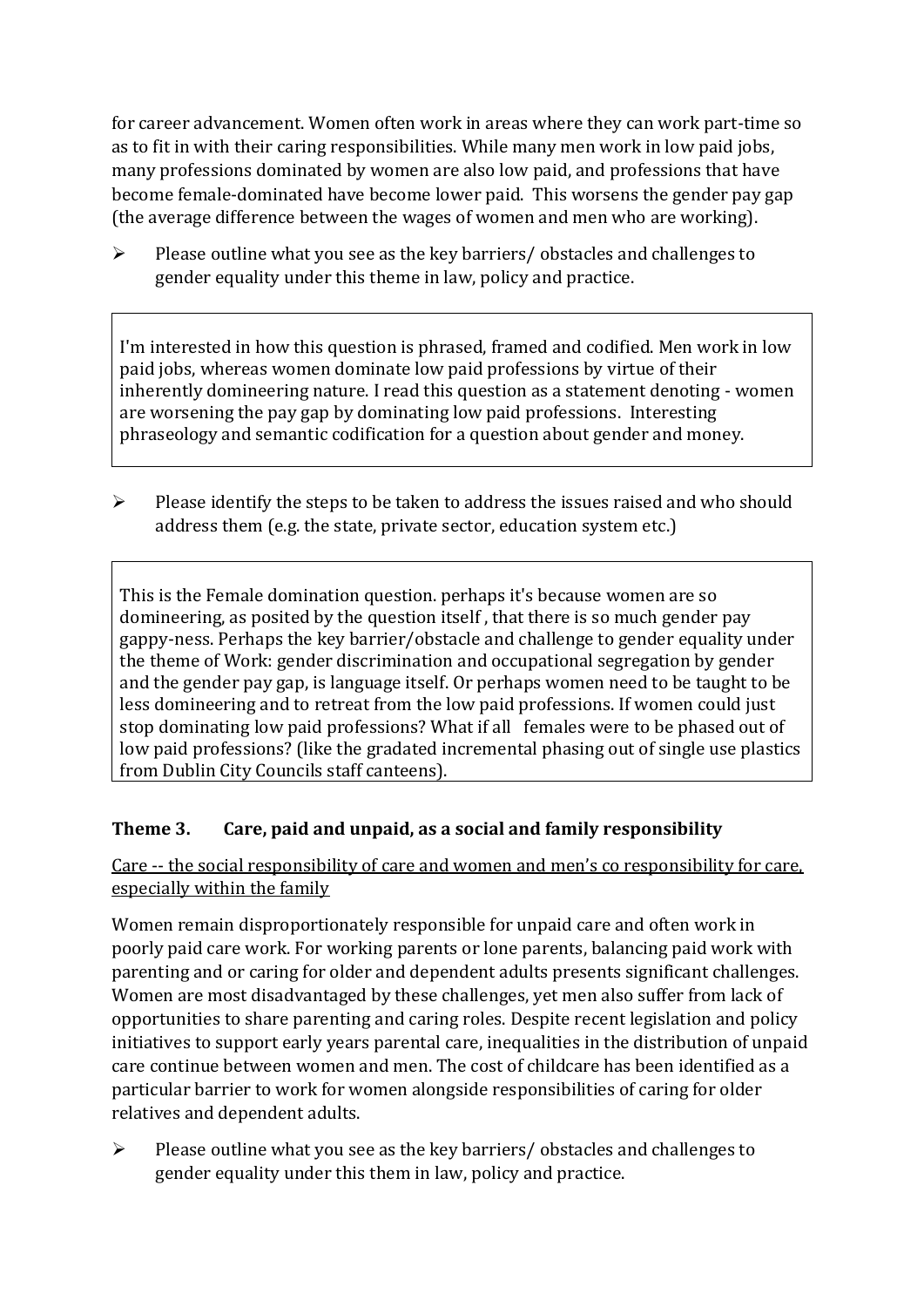The question seems to dictate the answer - "the cost of childcare has been identified as a particular barrier to work for women"

 $\triangleright$  Please identify the steps to be taken to address the issues raised and who should address theme (e.g. the state, private sector, education system etc.)

| TBC |  |  |  |
|-----|--|--|--|

#### **Theme 4: Women's access to, and representation in, public life and decision making**

Ensure women's participation and representation in decision-making and leadership in the workplace, political and public life

Women are systematically underrepresented in leadership in [economic](https://eige.europa.eu/gender-equality-index/2019/compare-countries/power/2/bar) and [political](https://eige.europa.eu/gender-equality-index/2019/compare-countries/power/1/bar)  [decision-](https://eige.europa.eu/gender-equality-index/2019/compare-countries/power/1/bar)making. Despite the introduction of a candidate gender quota (through the system of party funding) for national political office, and [initiatives](https://betterbalance.ie/) to support women's access to corporate decision-making roles, men continue to dominate leadership positions. There are also issues to be considered around how media represents women and men.

- ➢ Please outline what you see as the key barriers/ obstacles and challenges to gender equality under this theme in law, policy and practice.
- $\triangleright$  Please identify the steps to be taken to address the issues raised and who should address them (e.g. the state, private sector, education system etc.)

#### **5. Where does gender inequality impact most?**

To conclude we would be interested in your response to the following question: In which area do you think gender inequality matters most?

Please rank the following in order of importance, 1 being the most important:

• Paid work